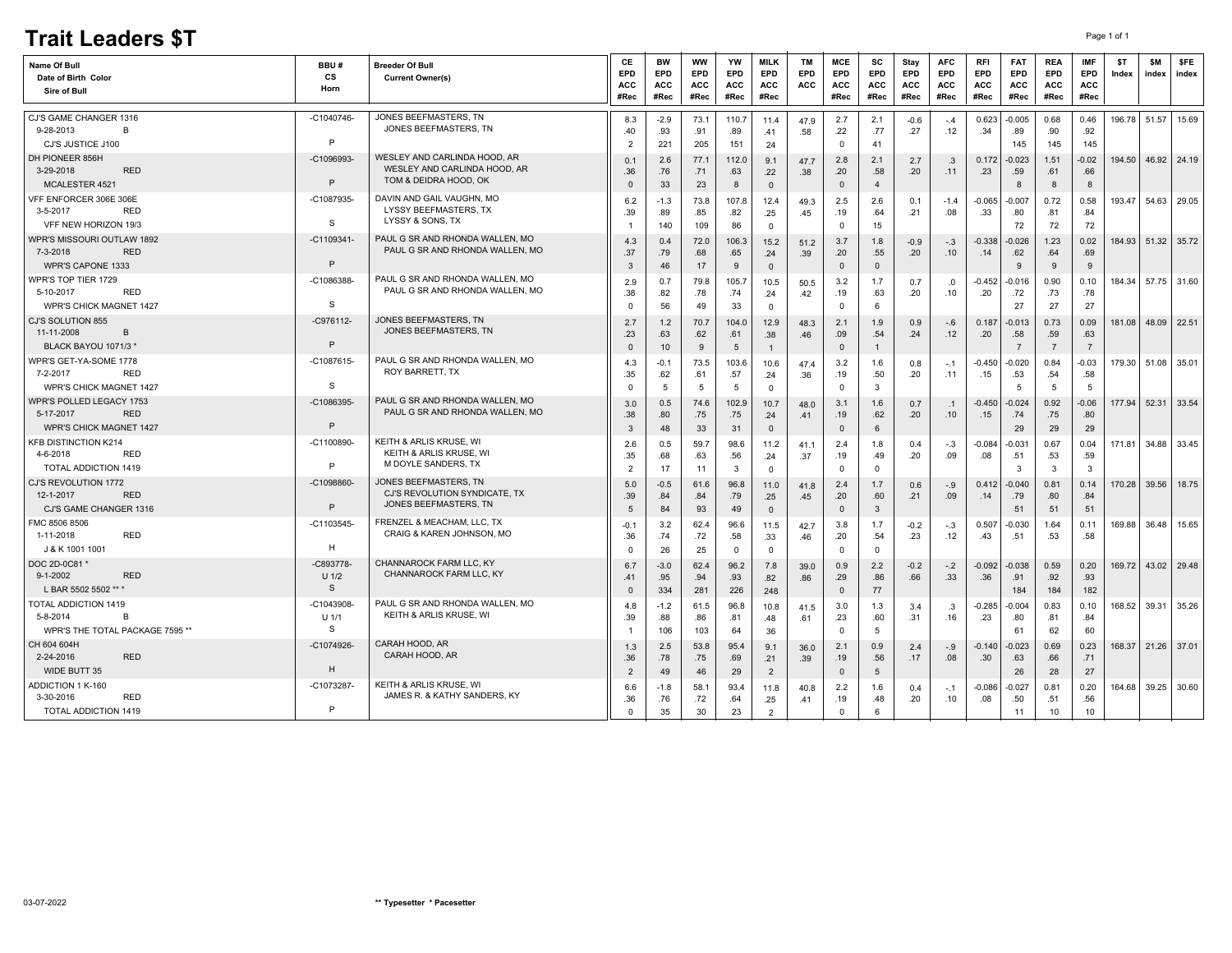## **Trait Leaders \$M** Page 1 of 1

| JONES BEEFMASTERS. TN<br>$-C1066941$<br>CJ'S GAME ON 30/15<br>$-3.4$<br>73.0<br>93.2<br>2.4<br>0.363<br>$-0.047$<br>0.14<br>0.05<br>162.72 66.68<br>7.81<br>3.1<br>9.4<br>13.7<br>2.0<br>50.2<br>$-.4$<br>JONES BEEFMASTERS, TN<br>10-3-2015<br>B<br>.38<br>.83<br>.78<br>.19<br>.70<br>.10<br>.21<br>.78<br>.81<br>.21<br>.79<br>.83<br>.22<br>.42<br>P<br>CJ'S JUSTICE J100<br>78<br>66<br>48<br>$\mathbf 0$<br>18<br>47<br>47<br>47<br>$^{\circ}$<br>PAUL G SR AND RHONDA WALLEN, MO<br>WPR'S TOP TIER 1729<br>$-C1086388$<br>0.7<br>184.34<br>57.75 31.60<br>2.9<br>79.8<br>105.7<br>10.5<br>3.2<br>$-0.452$<br>0.90<br>0.10<br>50.5<br>1.7<br>0.7<br>-0.016<br>.0<br>PAUL G SR AND RHONDA WALLEN. MO<br>5-10-2017<br><b>RED</b><br>.38<br>.82<br>.78<br>.74<br>.19<br>.63<br>.20<br>.10<br>.20<br>.72<br>.73<br>.78<br>.24<br>.42<br>S<br>27<br>56<br>33<br>27<br>27<br><b>WPR'S CHICK MAGNET 1427</b><br>49<br>$\Omega$<br>6<br>$\Omega$<br>$\mathbf{0}$<br>DAVIN AND GAIL VAUGHN, MO<br>VFF ENFORCER 306E 306E<br>-C1087935<br>0.72<br>0.58<br>193.47<br>54.63<br>$-1.3$<br>73.8<br>107.8<br>2.5<br>2.6<br>$-0.065$<br>$-0.007$<br>6.2<br>12.4<br>49.3<br>0.1<br>$-1.4$<br>LYSSY BEEFMASTERS, TX<br>3-5-2017<br><b>RED</b><br>.89<br>.85<br>.19<br>.08<br>.33<br>.81<br>.84<br>.39<br>.82<br>.64<br>.21<br>.80<br>.25<br>.45<br>LYSSY & SONS, TX<br>S<br>VFF NEW HORIZON 19/3<br>15<br>72<br>72<br>140<br>109<br>86<br>$\mathbf 0$<br>$\Omega$<br>72<br>JONES BEEFMASTERS, TN<br>MR CJ'S FIREBALL 25/17<br>$-C1085440-$<br>$-2.2$<br>60.4<br>79.0<br>12.3<br>2.0<br>0.39<br>0.30<br>140.17<br>54.03<br>6.68<br>7.3<br>3.0<br>$-0.4$<br>0.354<br>$-0.007$<br>42.5<br>$-.7$<br>NEAL C. HIATT, NC<br><b>RED</b><br>4-1-2017<br>.58<br>.36<br>.74<br>.68<br>.65<br>.20<br>.22<br>.10<br>.62<br>.64<br>.69<br>.27<br>.10<br>.41<br>JACKSON CREEK BEEFMASTERS, SC<br>P<br>20<br>EMS RING OF FIRE 130<br>34<br>28<br>21<br>$\mathbf{0}$<br>20<br>20<br>$\overline{4}$<br>$\mathbf{0}$<br>PAUL G SR AND RHONDA WALLEN, MO<br>WPR'S POLLED LEGACY 1753<br>-C1086395<br>177.94<br>52.31 33.54<br>0.5<br>74.6<br>102.9<br>$-0.024$<br>0.92<br>$-0.06$<br>10.7<br>3.1<br>1.6<br>$-0.450$<br>3.0<br>48.0<br>0.7<br>$\cdot$ .1<br>PAUL G SR AND RHONDA WALLEN, MO<br>5-17-2017<br>RED<br>.38<br>.80<br>.75<br>.75<br>.19<br>.10<br>.74<br>.75<br>.80<br>.62<br>.20<br>.15<br>.24<br>.41<br>P<br>WPR'S CHICK MAGNET 1427<br>29<br>48<br>33<br>31<br>6<br>29<br>29<br>3<br>$\mathbf 0$<br>$^{\circ}$<br>PAUL G SR AND RHONDA WALLEN. MO<br>WPR'S EMPIRE 17031<br>-C1086672<br>135.62<br>19.72<br>3.3<br>$-0.3$<br>78.0<br>1.8<br>0.18<br>0.01<br>51.60<br>61.3<br>11.0<br>41.7<br>2.4<br>$-1.1$<br>$-0.260$<br>-0.031<br>.3<br>PARKPHUM MUNGNGARM.<br>3-5-2017<br><b>RED</b><br>.37<br>.74<br>.69<br>.67<br>.21<br>.37<br>.19<br>.51<br>.19<br>.10<br>.65<br>.67<br>.71<br>.14 | <b>Name Of Bull</b><br>Date of Birth Color<br>Sire of Bull | BBU#<br>СS<br>Horn | <b>Breeder Of Bull</b><br><b>Current Owner(s)</b> | СE<br>EPD<br>ACC<br>#Rec | <b>BW</b><br>EPD<br><b>ACC</b><br>#Rec | <b>WW</b><br>EPD<br>ACC<br>#Rec | YW<br><b>EPD</b><br>ACC<br>#Rec | <b>MILK</b><br><b>EPD</b><br>ACC<br>#Rec | <b>TM</b><br>EPD<br><b>ACC</b> | <b>MCE</b><br><b>EPD</b><br>ACC<br>#Rec | <b>SC</b><br><b>EPD</b><br><b>ACC</b><br>#Rec | Stay<br><b>EPD</b><br>ACC<br>#Rec | <b>AFC</b><br><b>EPD</b><br>ACC<br>#Rec | <b>RFI</b><br><b>EPD</b><br>ACC<br>#Rec | <b>FAT</b><br>EPD<br><b>ACC</b><br>#Rec | <b>REA</b><br><b>EPD</b><br>ACC<br>#Rec | <b>IMF</b><br><b>EPD</b><br><b>ACC</b><br>#Rec | \$T<br>Index | <b>SM</b><br>index | \$FE<br>index |
|-----------------------------------------------------------------------------------------------------------------------------------------------------------------------------------------------------------------------------------------------------------------------------------------------------------------------------------------------------------------------------------------------------------------------------------------------------------------------------------------------------------------------------------------------------------------------------------------------------------------------------------------------------------------------------------------------------------------------------------------------------------------------------------------------------------------------------------------------------------------------------------------------------------------------------------------------------------------------------------------------------------------------------------------------------------------------------------------------------------------------------------------------------------------------------------------------------------------------------------------------------------------------------------------------------------------------------------------------------------------------------------------------------------------------------------------------------------------------------------------------------------------------------------------------------------------------------------------------------------------------------------------------------------------------------------------------------------------------------------------------------------------------------------------------------------------------------------------------------------------------------------------------------------------------------------------------------------------------------------------------------------------------------------------------------------------------------------------------------------------------------------------------------------------------------------------------------------------------------------------------------------------------------------------------------------------------------------------------------------------------------------------------------------------------------------------------------------------------------------------------------------------------------------------------------------------------------------------------------------------------------------------------------------------------------------------------------------------------------------------------------------------------------------------------------------------------------------------------------------------------|------------------------------------------------------------|--------------------|---------------------------------------------------|--------------------------|----------------------------------------|---------------------------------|---------------------------------|------------------------------------------|--------------------------------|-----------------------------------------|-----------------------------------------------|-----------------------------------|-----------------------------------------|-----------------------------------------|-----------------------------------------|-----------------------------------------|------------------------------------------------|--------------|--------------------|---------------|
|                                                                                                                                                                                                                                                                                                                                                                                                                                                                                                                                                                                                                                                                                                                                                                                                                                                                                                                                                                                                                                                                                                                                                                                                                                                                                                                                                                                                                                                                                                                                                                                                                                                                                                                                                                                                                                                                                                                                                                                                                                                                                                                                                                                                                                                                                                                                                                                                                                                                                                                                                                                                                                                                                                                                                                                                                                                                       |                                                            |                    |                                                   |                          |                                        |                                 |                                 |                                          |                                |                                         |                                               |                                   |                                         |                                         |                                         |                                         |                                                |              |                    |               |
|                                                                                                                                                                                                                                                                                                                                                                                                                                                                                                                                                                                                                                                                                                                                                                                                                                                                                                                                                                                                                                                                                                                                                                                                                                                                                                                                                                                                                                                                                                                                                                                                                                                                                                                                                                                                                                                                                                                                                                                                                                                                                                                                                                                                                                                                                                                                                                                                                                                                                                                                                                                                                                                                                                                                                                                                                                                                       |                                                            |                    |                                                   |                          |                                        |                                 |                                 |                                          |                                |                                         |                                               |                                   |                                         |                                         |                                         |                                         |                                                |              |                    |               |
|                                                                                                                                                                                                                                                                                                                                                                                                                                                                                                                                                                                                                                                                                                                                                                                                                                                                                                                                                                                                                                                                                                                                                                                                                                                                                                                                                                                                                                                                                                                                                                                                                                                                                                                                                                                                                                                                                                                                                                                                                                                                                                                                                                                                                                                                                                                                                                                                                                                                                                                                                                                                                                                                                                                                                                                                                                                                       |                                                            |                    |                                                   |                          |                                        |                                 |                                 |                                          |                                |                                         |                                               |                                   |                                         |                                         |                                         |                                         |                                                |              |                    |               |
|                                                                                                                                                                                                                                                                                                                                                                                                                                                                                                                                                                                                                                                                                                                                                                                                                                                                                                                                                                                                                                                                                                                                                                                                                                                                                                                                                                                                                                                                                                                                                                                                                                                                                                                                                                                                                                                                                                                                                                                                                                                                                                                                                                                                                                                                                                                                                                                                                                                                                                                                                                                                                                                                                                                                                                                                                                                                       |                                                            |                    |                                                   |                          |                                        |                                 |                                 |                                          |                                |                                         |                                               |                                   |                                         |                                         |                                         |                                         |                                                |              |                    |               |
|                                                                                                                                                                                                                                                                                                                                                                                                                                                                                                                                                                                                                                                                                                                                                                                                                                                                                                                                                                                                                                                                                                                                                                                                                                                                                                                                                                                                                                                                                                                                                                                                                                                                                                                                                                                                                                                                                                                                                                                                                                                                                                                                                                                                                                                                                                                                                                                                                                                                                                                                                                                                                                                                                                                                                                                                                                                                       |                                                            |                    |                                                   |                          |                                        |                                 |                                 |                                          |                                |                                         |                                               |                                   |                                         |                                         |                                         |                                         |                                                |              |                    |               |
|                                                                                                                                                                                                                                                                                                                                                                                                                                                                                                                                                                                                                                                                                                                                                                                                                                                                                                                                                                                                                                                                                                                                                                                                                                                                                                                                                                                                                                                                                                                                                                                                                                                                                                                                                                                                                                                                                                                                                                                                                                                                                                                                                                                                                                                                                                                                                                                                                                                                                                                                                                                                                                                                                                                                                                                                                                                                       |                                                            |                    |                                                   |                          |                                        |                                 |                                 |                                          |                                |                                         |                                               |                                   |                                         |                                         |                                         |                                         |                                                |              |                    |               |
|                                                                                                                                                                                                                                                                                                                                                                                                                                                                                                                                                                                                                                                                                                                                                                                                                                                                                                                                                                                                                                                                                                                                                                                                                                                                                                                                                                                                                                                                                                                                                                                                                                                                                                                                                                                                                                                                                                                                                                                                                                                                                                                                                                                                                                                                                                                                                                                                                                                                                                                                                                                                                                                                                                                                                                                                                                                                       |                                                            |                    |                                                   |                          |                                        |                                 |                                 |                                          |                                |                                         |                                               |                                   |                                         |                                         |                                         |                                         |                                                |              |                    | 29.05         |
|                                                                                                                                                                                                                                                                                                                                                                                                                                                                                                                                                                                                                                                                                                                                                                                                                                                                                                                                                                                                                                                                                                                                                                                                                                                                                                                                                                                                                                                                                                                                                                                                                                                                                                                                                                                                                                                                                                                                                                                                                                                                                                                                                                                                                                                                                                                                                                                                                                                                                                                                                                                                                                                                                                                                                                                                                                                                       |                                                            |                    |                                                   |                          |                                        |                                 |                                 |                                          |                                |                                         |                                               |                                   |                                         |                                         |                                         |                                         |                                                |              |                    |               |
|                                                                                                                                                                                                                                                                                                                                                                                                                                                                                                                                                                                                                                                                                                                                                                                                                                                                                                                                                                                                                                                                                                                                                                                                                                                                                                                                                                                                                                                                                                                                                                                                                                                                                                                                                                                                                                                                                                                                                                                                                                                                                                                                                                                                                                                                                                                                                                                                                                                                                                                                                                                                                                                                                                                                                                                                                                                                       |                                                            |                    |                                                   |                          |                                        |                                 |                                 |                                          |                                |                                         |                                               |                                   |                                         |                                         |                                         |                                         |                                                |              |                    |               |
|                                                                                                                                                                                                                                                                                                                                                                                                                                                                                                                                                                                                                                                                                                                                                                                                                                                                                                                                                                                                                                                                                                                                                                                                                                                                                                                                                                                                                                                                                                                                                                                                                                                                                                                                                                                                                                                                                                                                                                                                                                                                                                                                                                                                                                                                                                                                                                                                                                                                                                                                                                                                                                                                                                                                                                                                                                                                       |                                                            |                    |                                                   |                          |                                        |                                 |                                 |                                          |                                |                                         |                                               |                                   |                                         |                                         |                                         |                                         |                                                |              |                    |               |
|                                                                                                                                                                                                                                                                                                                                                                                                                                                                                                                                                                                                                                                                                                                                                                                                                                                                                                                                                                                                                                                                                                                                                                                                                                                                                                                                                                                                                                                                                                                                                                                                                                                                                                                                                                                                                                                                                                                                                                                                                                                                                                                                                                                                                                                                                                                                                                                                                                                                                                                                                                                                                                                                                                                                                                                                                                                                       |                                                            |                    |                                                   |                          |                                        |                                 |                                 |                                          |                                |                                         |                                               |                                   |                                         |                                         |                                         |                                         |                                                |              |                    |               |
|                                                                                                                                                                                                                                                                                                                                                                                                                                                                                                                                                                                                                                                                                                                                                                                                                                                                                                                                                                                                                                                                                                                                                                                                                                                                                                                                                                                                                                                                                                                                                                                                                                                                                                                                                                                                                                                                                                                                                                                                                                                                                                                                                                                                                                                                                                                                                                                                                                                                                                                                                                                                                                                                                                                                                                                                                                                                       |                                                            |                    |                                                   |                          |                                        |                                 |                                 |                                          |                                |                                         |                                               |                                   |                                         |                                         |                                         |                                         |                                                |              |                    |               |
|                                                                                                                                                                                                                                                                                                                                                                                                                                                                                                                                                                                                                                                                                                                                                                                                                                                                                                                                                                                                                                                                                                                                                                                                                                                                                                                                                                                                                                                                                                                                                                                                                                                                                                                                                                                                                                                                                                                                                                                                                                                                                                                                                                                                                                                                                                                                                                                                                                                                                                                                                                                                                                                                                                                                                                                                                                                                       |                                                            |                    |                                                   |                          |                                        |                                 |                                 |                                          |                                |                                         |                                               |                                   |                                         |                                         |                                         |                                         |                                                |              |                    |               |
|                                                                                                                                                                                                                                                                                                                                                                                                                                                                                                                                                                                                                                                                                                                                                                                                                                                                                                                                                                                                                                                                                                                                                                                                                                                                                                                                                                                                                                                                                                                                                                                                                                                                                                                                                                                                                                                                                                                                                                                                                                                                                                                                                                                                                                                                                                                                                                                                                                                                                                                                                                                                                                                                                                                                                                                                                                                                       |                                                            |                    |                                                   |                          |                                        |                                 |                                 |                                          |                                |                                         |                                               |                                   |                                         |                                         |                                         |                                         |                                                |              |                    |               |
|                                                                                                                                                                                                                                                                                                                                                                                                                                                                                                                                                                                                                                                                                                                                                                                                                                                                                                                                                                                                                                                                                                                                                                                                                                                                                                                                                                                                                                                                                                                                                                                                                                                                                                                                                                                                                                                                                                                                                                                                                                                                                                                                                                                                                                                                                                                                                                                                                                                                                                                                                                                                                                                                                                                                                                                                                                                                       |                                                            |                    |                                                   |                          |                                        |                                 |                                 |                                          |                                |                                         |                                               |                                   |                                         |                                         |                                         |                                         |                                                |              |                    |               |
|                                                                                                                                                                                                                                                                                                                                                                                                                                                                                                                                                                                                                                                                                                                                                                                                                                                                                                                                                                                                                                                                                                                                                                                                                                                                                                                                                                                                                                                                                                                                                                                                                                                                                                                                                                                                                                                                                                                                                                                                                                                                                                                                                                                                                                                                                                                                                                                                                                                                                                                                                                                                                                                                                                                                                                                                                                                                       | <b>WPR'S CHICK MAGNET 1427</b>                             | P                  |                                                   | $\Omega$                 | 25                                     | 24                              | 20                              | $\mathbb O$                              |                                | $\Omega$                                | 6                                             |                                   |                                         |                                         | 20                                      | 20                                      | 20                                             |              |                    |               |
| JONES BEEFMASTERS, TN<br>CJ'S GAME CHANGER 1316<br>$-C1040746$<br>$-2.9$<br>0.68<br>51.57<br>15.69<br>73.1<br>110.7<br>11.4<br>2.7<br>2.1<br>$-0.6$<br>0.623<br>$-0.005$<br>0.46<br>196.78<br>8.3<br>47.9<br>$-.4$                                                                                                                                                                                                                                                                                                                                                                                                                                                                                                                                                                                                                                                                                                                                                                                                                                                                                                                                                                                                                                                                                                                                                                                                                                                                                                                                                                                                                                                                                                                                                                                                                                                                                                                                                                                                                                                                                                                                                                                                                                                                                                                                                                                                                                                                                                                                                                                                                                                                                                                                                                                                                                                    |                                                            |                    |                                                   |                          |                                        |                                 |                                 |                                          |                                |                                         |                                               |                                   |                                         |                                         |                                         |                                         |                                                |              |                    |               |
| JONES BEEFMASTERS, TN<br>9-28-2013<br>B<br>.93<br>.22<br>.77<br>.27<br>.12<br>.90<br>.92<br>.40<br>.91<br>.89<br>.58<br>.34<br>.89<br>.41                                                                                                                                                                                                                                                                                                                                                                                                                                                                                                                                                                                                                                                                                                                                                                                                                                                                                                                                                                                                                                                                                                                                                                                                                                                                                                                                                                                                                                                                                                                                                                                                                                                                                                                                                                                                                                                                                                                                                                                                                                                                                                                                                                                                                                                                                                                                                                                                                                                                                                                                                                                                                                                                                                                             |                                                            |                    |                                                   |                          |                                        |                                 |                                 |                                          |                                |                                         |                                               |                                   |                                         |                                         |                                         |                                         |                                                |              |                    |               |
| P<br>CJ'S JUSTICE J100<br>221<br>151<br>41<br>145<br>145<br>$\overline{2}$<br>205<br>24<br>$^{\circ}$<br>145                                                                                                                                                                                                                                                                                                                                                                                                                                                                                                                                                                                                                                                                                                                                                                                                                                                                                                                                                                                                                                                                                                                                                                                                                                                                                                                                                                                                                                                                                                                                                                                                                                                                                                                                                                                                                                                                                                                                                                                                                                                                                                                                                                                                                                                                                                                                                                                                                                                                                                                                                                                                                                                                                                                                                          |                                                            |                    |                                                   |                          |                                        |                                 |                                 |                                          |                                |                                         |                                               |                                   |                                         |                                         |                                         |                                         |                                                |              |                    |               |
| PAUL G SR AND RHONDA WALLEN, MO<br>WPR'S MISSOURI OUTLAW 1892<br>$-C1109341$<br>184.93<br>$51.32$ 35.72<br>0.4<br>$-0.338$<br>1.23<br>0.02<br>4.3<br>72.0<br>106.3<br>15.2<br>3.7<br>1.8<br>$-0.026$<br>51.2<br>$-0.9$<br>$-.3$<br>PAUL G SR AND RHONDA WALLEN, MO<br>7-3-2018<br><b>RED</b>                                                                                                                                                                                                                                                                                                                                                                                                                                                                                                                                                                                                                                                                                                                                                                                                                                                                                                                                                                                                                                                                                                                                                                                                                                                                                                                                                                                                                                                                                                                                                                                                                                                                                                                                                                                                                                                                                                                                                                                                                                                                                                                                                                                                                                                                                                                                                                                                                                                                                                                                                                          |                                                            |                    |                                                   |                          |                                        |                                 |                                 |                                          |                                |                                         |                                               |                                   |                                         |                                         |                                         |                                         |                                                |              |                    |               |
| .37<br>.79<br>.65<br>.20<br>.55<br>.20<br>.62<br>.64<br>.69<br>.68<br>.24<br>.39<br>.10<br>.14<br>P<br>WPR'S CAPONE 1333<br>$\Omega$<br>9<br>3<br>46<br>17<br>9<br>$\Omega$<br>9<br>9<br>$\mathbf{0}$                                                                                                                                                                                                                                                                                                                                                                                                                                                                                                                                                                                                                                                                                                                                                                                                                                                                                                                                                                                                                                                                                                                                                                                                                                                                                                                                                                                                                                                                                                                                                                                                                                                                                                                                                                                                                                                                                                                                                                                                                                                                                                                                                                                                                                                                                                                                                                                                                                                                                                                                                                                                                                                                 |                                                            |                    |                                                   |                          |                                        |                                 |                                 |                                          |                                |                                         |                                               |                                   |                                         |                                         |                                         |                                         |                                                |              |                    |               |
| PAUL G SR AND RHONDA WALLEN, MO<br>WPR'S GET-YA-SOME 1778<br>-C1087615<br>51.08<br>73.5<br>103.6<br>$-0.03$<br>179.30<br>$-0.1$<br>10.6<br>3.2<br>1.6<br>0.8<br>$-0.450$<br>$-0.020$<br>0.84<br>4.3<br>47.4<br>$-.1$                                                                                                                                                                                                                                                                                                                                                                                                                                                                                                                                                                                                                                                                                                                                                                                                                                                                                                                                                                                                                                                                                                                                                                                                                                                                                                                                                                                                                                                                                                                                                                                                                                                                                                                                                                                                                                                                                                                                                                                                                                                                                                                                                                                                                                                                                                                                                                                                                                                                                                                                                                                                                                                  |                                                            |                    |                                                   |                          |                                        |                                 |                                 |                                          |                                |                                         |                                               |                                   |                                         |                                         |                                         |                                         |                                                |              |                    | 35.01         |
| ROY BARRETT, TX<br>7-2-2017<br><b>RED</b><br>.57<br>.50<br>.20<br>.11<br>.53<br>.58<br>.35<br>.62<br>.61<br>.24<br>.36<br>.19<br>.15<br>.54                                                                                                                                                                                                                                                                                                                                                                                                                                                                                                                                                                                                                                                                                                                                                                                                                                                                                                                                                                                                                                                                                                                                                                                                                                                                                                                                                                                                                                                                                                                                                                                                                                                                                                                                                                                                                                                                                                                                                                                                                                                                                                                                                                                                                                                                                                                                                                                                                                                                                                                                                                                                                                                                                                                           |                                                            |                    |                                                   |                          |                                        |                                 |                                 |                                          |                                |                                         |                                               |                                   |                                         |                                         |                                         |                                         |                                                |              |                    |               |
| s<br>WPR'S CHICK MAGNET 1427<br>5<br>5<br>5<br>$\mathbf 0$<br>3<br>5<br>$\Omega$<br>5<br>$\Omega$<br>5                                                                                                                                                                                                                                                                                                                                                                                                                                                                                                                                                                                                                                                                                                                                                                                                                                                                                                                                                                                                                                                                                                                                                                                                                                                                                                                                                                                                                                                                                                                                                                                                                                                                                                                                                                                                                                                                                                                                                                                                                                                                                                                                                                                                                                                                                                                                                                                                                                                                                                                                                                                                                                                                                                                                                                |                                                            |                    |                                                   |                          |                                        |                                 |                                 |                                          |                                |                                         |                                               |                                   |                                         |                                         |                                         |                                         |                                                |              |                    |               |
| JONES BEEFMASTERS. TN<br>CJ'S LOVE MAKER 1420<br>-C1052229<br>$-0.16$<br>99.78<br>51.04<br>$-3.0$<br>58.3<br>3.0<br>1.3<br>$-0.39$<br>8.2<br>51.8<br>$-0.063$<br>-0.049<br>8.3<br>34.3<br>$-2.3$<br>-.6                                                                                                                                                                                                                                                                                                                                                                                                                                                                                                                                                                                                                                                                                                                                                                                                                                                                                                                                                                                                                                                                                                                                                                                                                                                                                                                                                                                                                                                                                                                                                                                                                                                                                                                                                                                                                                                                                                                                                                                                                                                                                                                                                                                                                                                                                                                                                                                                                                                                                                                                                                                                                                                               |                                                            |                    |                                                   |                          |                                        |                                 |                                 |                                          |                                |                                         |                                               |                                   |                                         |                                         |                                         |                                         |                                                |              |                    | 6.72          |
| JONES BEEFMASTERS. TN<br>10-1-2014<br>B<br>.78<br>.92<br>.92<br>.91<br>.89<br>.20<br>.24<br>.14<br>.46<br>.89<br>.89<br>.41<br>.33<br>.52<br>H                                                                                                                                                                                                                                                                                                                                                                                                                                                                                                                                                                                                                                                                                                                                                                                                                                                                                                                                                                                                                                                                                                                                                                                                                                                                                                                                                                                                                                                                                                                                                                                                                                                                                                                                                                                                                                                                                                                                                                                                                                                                                                                                                                                                                                                                                                                                                                                                                                                                                                                                                                                                                                                                                                                        |                                                            |                    |                                                   |                          |                                        |                                 |                                 |                                          |                                |                                         |                                               |                                   |                                         |                                         |                                         |                                         |                                                |              |                    |               |
| CF DR. LOVE 414<br>197<br>220<br>147<br>$\overline{2}$<br>42<br>145<br>145<br>$\Omega$<br>142<br>LYSSY & SONS, TX<br>LYSSY'S TONTO 26/96<br>$-C1068087$                                                                                                                                                                                                                                                                                                                                                                                                                                                                                                                                                                                                                                                                                                                                                                                                                                                                                                                                                                                                                                                                                                                                                                                                                                                                                                                                                                                                                                                                                                                                                                                                                                                                                                                                                                                                                                                                                                                                                                                                                                                                                                                                                                                                                                                                                                                                                                                                                                                                                                                                                                                                                                                                                                               |                                                            |                    |                                                   |                          |                                        |                                 |                                 |                                          |                                |                                         |                                               |                                   |                                         |                                         |                                         |                                         |                                                |              |                    |               |
| 0.23<br>0.03<br>143.52<br>48.77<br>62.9<br>82.1<br>6.5<br>3.2<br>2.0<br>0.190<br>$-0.046$<br>$-1.3$<br>$-2.7$<br>6.5<br>37.9<br>$-.7$<br>LYSSY & SONS, TX<br>2-7-2016<br>RED<br>.59<br>.12<br>.79<br>.88<br>.85<br>.80<br>.21<br>.25<br>.09<br>.79<br>.83<br>.26<br>.46<br>.41                                                                                                                                                                                                                                                                                                                                                                                                                                                                                                                                                                                                                                                                                                                                                                                                                                                                                                                                                                                                                                                                                                                                                                                                                                                                                                                                                                                                                                                                                                                                                                                                                                                                                                                                                                                                                                                                                                                                                                                                                                                                                                                                                                                                                                                                                                                                                                                                                                                                                                                                                                                        |                                                            |                    |                                                   |                          |                                        |                                 |                                 |                                          |                                |                                         |                                               |                                   |                                         |                                         |                                         |                                         |                                                |              |                    | 11.06         |
| <b>LYSSY BEEFMASTERS, TX</b><br>H<br>LYSSY'S PINNACLE 92/465<br>122<br>71<br>12<br>63<br>61<br>$\Omega$<br>63<br>3<br>111<br>$^{\circ}$                                                                                                                                                                                                                                                                                                                                                                                                                                                                                                                                                                                                                                                                                                                                                                                                                                                                                                                                                                                                                                                                                                                                                                                                                                                                                                                                                                                                                                                                                                                                                                                                                                                                                                                                                                                                                                                                                                                                                                                                                                                                                                                                                                                                                                                                                                                                                                                                                                                                                                                                                                                                                                                                                                                               |                                                            |                    |                                                   |                          |                                        |                                 |                                 |                                          |                                |                                         |                                               |                                   |                                         |                                         |                                         |                                         |                                                |              |                    |               |
| JONES BEEFMASTERS, TN<br>CJ'S SOLUTION 855<br>-C976112-<br>48.09 22.51<br>0.73<br>181.08<br>1.2<br>70.7<br>104.0<br>2.1<br>1.9<br>0.09<br>2.7<br>12.9<br>0.9<br>0.187<br>-0.013<br>48.3<br>$-.6$                                                                                                                                                                                                                                                                                                                                                                                                                                                                                                                                                                                                                                                                                                                                                                                                                                                                                                                                                                                                                                                                                                                                                                                                                                                                                                                                                                                                                                                                                                                                                                                                                                                                                                                                                                                                                                                                                                                                                                                                                                                                                                                                                                                                                                                                                                                                                                                                                                                                                                                                                                                                                                                                      |                                                            |                    |                                                   |                          |                                        |                                 |                                 |                                          |                                |                                         |                                               |                                   |                                         |                                         |                                         |                                         |                                                |              |                    |               |
| JONES BEEFMASTERS, TN<br>11-11-2008<br>B<br>.59<br>.63<br>.23<br>.63<br>.62<br>.61<br>.09<br>.54<br>.24<br>.12<br>.20<br>.58<br>.38<br>.46                                                                                                                                                                                                                                                                                                                                                                                                                                                                                                                                                                                                                                                                                                                                                                                                                                                                                                                                                                                                                                                                                                                                                                                                                                                                                                                                                                                                                                                                                                                                                                                                                                                                                                                                                                                                                                                                                                                                                                                                                                                                                                                                                                                                                                                                                                                                                                                                                                                                                                                                                                                                                                                                                                                            |                                                            |                    |                                                   |                          |                                        |                                 |                                 |                                          |                                |                                         |                                               |                                   |                                         |                                         |                                         |                                         |                                                |              |                    |               |
| P<br>BLACK BAYOU 1071/3<br>$\overline{7}$<br>$\overline{7}$<br>10<br>9<br>5<br>$\Omega$<br>$\mathbf{1}$<br>$\Omega$<br>$\overline{7}$<br>$\overline{1}$                                                                                                                                                                                                                                                                                                                                                                                                                                                                                                                                                                                                                                                                                                                                                                                                                                                                                                                                                                                                                                                                                                                                                                                                                                                                                                                                                                                                                                                                                                                                                                                                                                                                                                                                                                                                                                                                                                                                                                                                                                                                                                                                                                                                                                                                                                                                                                                                                                                                                                                                                                                                                                                                                                               |                                                            |                    |                                                   |                          |                                        |                                 |                                 |                                          |                                |                                         |                                               |                                   |                                         |                                         |                                         |                                         |                                                |              |                    |               |
| WESLEY AND CARLINDA HOOD, AR<br>DH PIONEER 856H<br>-C1096993<br>46.92 24.19<br>77.1<br>112.0<br>1.51<br>$-0.02$<br>194.50<br>2.6<br>9.1<br>2.8<br>2.1<br>2.7<br>0.172<br>$-0.023$<br>0.1<br>47.7<br>.3<br>WESLEY AND CARLINDA HOOD, AR<br>3-29-2018<br><b>RED</b><br>.36                                                                                                                                                                                                                                                                                                                                                                                                                                                                                                                                                                                                                                                                                                                                                                                                                                                                                                                                                                                                                                                                                                                                                                                                                                                                                                                                                                                                                                                                                                                                                                                                                                                                                                                                                                                                                                                                                                                                                                                                                                                                                                                                                                                                                                                                                                                                                                                                                                                                                                                                                                                              |                                                            |                    |                                                   |                          |                                        |                                 |                                 |                                          |                                |                                         |                                               |                                   |                                         |                                         |                                         |                                         |                                                |              |                    |               |
| .76<br>.63<br>.38<br>.20<br>.58<br>.20<br>.11<br>.23<br>.59<br>.61<br>.66<br>.71<br>.22<br>TOM & DEIDRA HOOD, OK<br>P<br>MCALESTER 4521<br>33<br>23<br>8<br>8<br>$\Omega$<br>8<br>8<br>$\Omega$<br>$\Omega$<br>$\overline{a}$                                                                                                                                                                                                                                                                                                                                                                                                                                                                                                                                                                                                                                                                                                                                                                                                                                                                                                                                                                                                                                                                                                                                                                                                                                                                                                                                                                                                                                                                                                                                                                                                                                                                                                                                                                                                                                                                                                                                                                                                                                                                                                                                                                                                                                                                                                                                                                                                                                                                                                                                                                                                                                         |                                                            |                    |                                                   |                          |                                        |                                 |                                 |                                          |                                |                                         |                                               |                                   |                                         |                                         |                                         |                                         |                                                |              |                    |               |
| JONES BEEFMASTERS, TN<br>CJ'S DIAMOND ROLEX 15/15<br>-C1066663<br>46.09 22.52<br>$-2.7$<br>58.5<br>2.4<br>$-0.169$<br>0.25<br>0.45<br>146.43<br>8.1<br>81.4<br>1.7<br>-0.019<br>8.5<br>37.7<br>$-0.4$<br>$-.4$                                                                                                                                                                                                                                                                                                                                                                                                                                                                                                                                                                                                                                                                                                                                                                                                                                                                                                                                                                                                                                                                                                                                                                                                                                                                                                                                                                                                                                                                                                                                                                                                                                                                                                                                                                                                                                                                                                                                                                                                                                                                                                                                                                                                                                                                                                                                                                                                                                                                                                                                                                                                                                                        |                                                            |                    |                                                   |                          |                                        |                                 |                                 |                                          |                                |                                         |                                               |                                   |                                         |                                         |                                         |                                         |                                                |              |                    |               |
| JONES BEEFMASTERS, TN<br>10-1-2015<br>B<br>.72<br>.27<br>.85<br>.88<br>.89<br>.88<br>.85<br>.21<br>.13<br>.25<br>.84<br>.36<br>.53<br>.41                                                                                                                                                                                                                                                                                                                                                                                                                                                                                                                                                                                                                                                                                                                                                                                                                                                                                                                                                                                                                                                                                                                                                                                                                                                                                                                                                                                                                                                                                                                                                                                                                                                                                                                                                                                                                                                                                                                                                                                                                                                                                                                                                                                                                                                                                                                                                                                                                                                                                                                                                                                                                                                                                                                             |                                                            |                    |                                                   |                          |                                        |                                 |                                 |                                          |                                |                                         |                                               |                                   |                                         |                                         |                                         |                                         |                                                |              |                    |               |
| S<br>CF ADRENALINE 170<br>76<br>130<br>135<br>87<br>18<br>76<br>76<br>$\mathbf{0}$<br>3<br>$\overline{1}$                                                                                                                                                                                                                                                                                                                                                                                                                                                                                                                                                                                                                                                                                                                                                                                                                                                                                                                                                                                                                                                                                                                                                                                                                                                                                                                                                                                                                                                                                                                                                                                                                                                                                                                                                                                                                                                                                                                                                                                                                                                                                                                                                                                                                                                                                                                                                                                                                                                                                                                                                                                                                                                                                                                                                             |                                                            |                    |                                                   |                          |                                        |                                 |                                 |                                          |                                |                                         |                                               |                                   |                                         |                                         |                                         |                                         |                                                |              |                    |               |
| NEXTGEN CATTLE COMPANY, KS<br><b>NG MAC DADDY 33F</b><br>$-C1102157$<br>$-0.035$<br>0.89<br>0.03<br>130.96<br>45.16<br>3.6<br>$-0.2$<br>55.9<br>74.8<br>10.1<br>2.1<br>1.8<br>0.099<br>38.1<br>0.7<br>.0<br>C & M RANCHES LLC, SC                                                                                                                                                                                                                                                                                                                                                                                                                                                                                                                                                                                                                                                                                                                                                                                                                                                                                                                                                                                                                                                                                                                                                                                                                                                                                                                                                                                                                                                                                                                                                                                                                                                                                                                                                                                                                                                                                                                                                                                                                                                                                                                                                                                                                                                                                                                                                                                                                                                                                                                                                                                                                                     |                                                            |                    |                                                   |                          |                                        |                                 |                                 |                                          |                                |                                         |                                               |                                   |                                         |                                         |                                         |                                         |                                                |              |                    | 12.97         |
| 3-19-2018<br><b>RED</b><br>U<br>.50<br>.52<br>.58<br>.34<br>.65<br>.55<br>.19<br>.52<br>.19<br>.10<br>.19<br>.61<br>.21<br>.34<br>H<br>MCALESTER 4521<br>10<br>$\mathbf 0$<br>$\Omega$<br>10<br>$\mathbf 0$<br>$\Omega$<br>$\Omega$                                                                                                                                                                                                                                                                                                                                                                                                                                                                                                                                                                                                                                                                                                                                                                                                                                                                                                                                                                                                                                                                                                                                                                                                                                                                                                                                                                                                                                                                                                                                                                                                                                                                                                                                                                                                                                                                                                                                                                                                                                                                                                                                                                                                                                                                                                                                                                                                                                                                                                                                                                                                                                   |                                                            |                    |                                                   |                          |                                        |                                 |                                 |                                          |                                |                                         |                                               |                                   |                                         |                                         |                                         |                                         |                                                |              |                    |               |